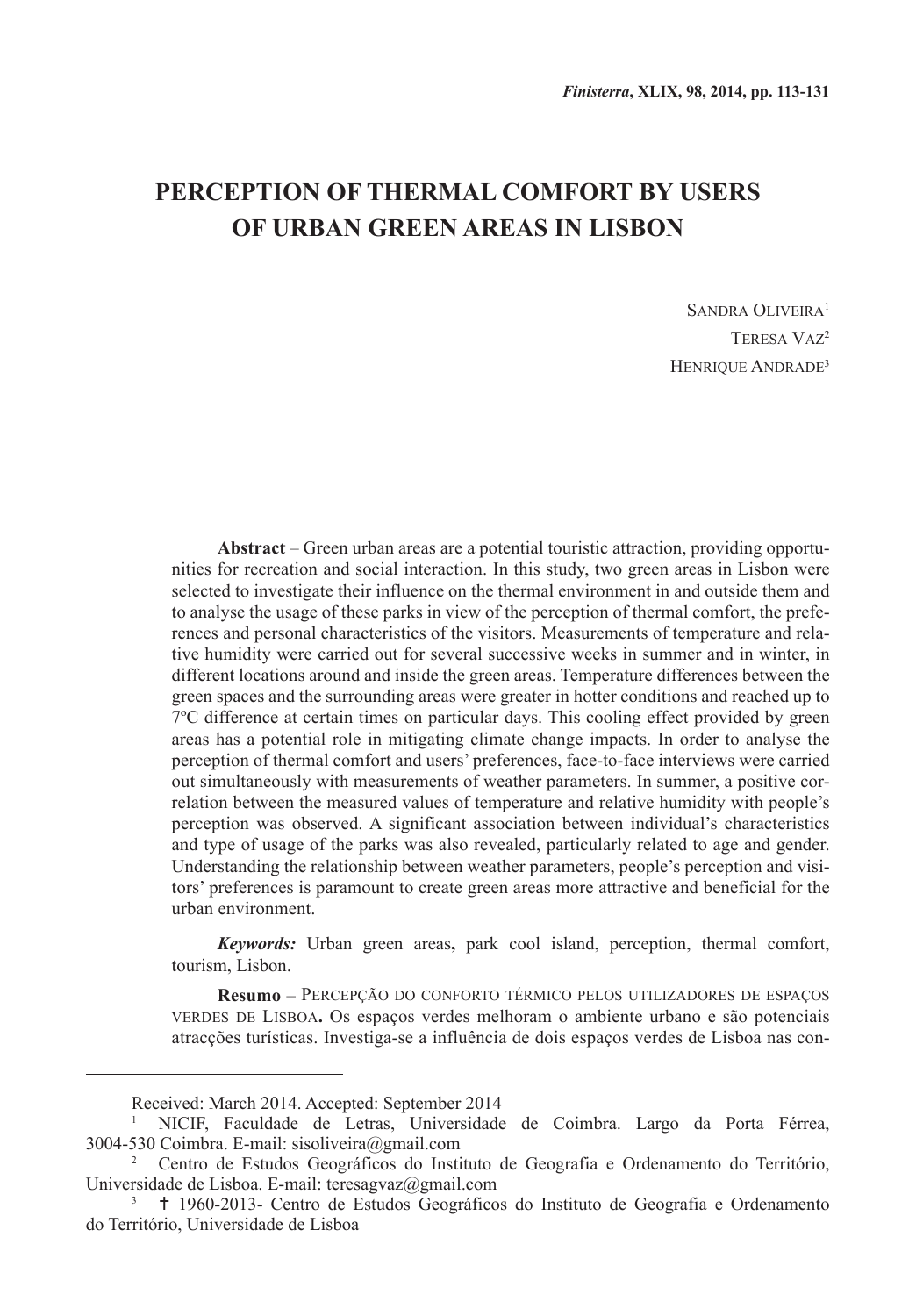dições térmicas em redor; verifica-se também se a percepção do conforto térmico dos visitantes, as suas preferências e características individuais condicionam o uso desses espaços. Realizaram-se medições de temperatura e humidade relativa, no Verão e no Inverno, e calcularam-se desvios térmicos entre áreas verdes e ruas circundantes. Estes podem atingir 7ºC em determinados dias e horas (maiores diferenças com temperaturas altas). Esta "ilha de frescura" dos espaços verdes tem um papel importante na mitigação dos impactes das alterações climáticas nas cidades. Para analisar a percepção do conforto térmico e preferências dos utilizadores, realizaram-se entrevistas presenciais em simultâneo com medições dos parâmetros meteorológicos. Verificou-se uma correlação positiva entre a percepção dos visitantes e os valores de temperatura e humidade relativa nos meses de Verão e também uma associação significativa entre as características dos indivíduos, particularmente o género, a idade, e o tipo de utilização dos espaços verdes. A investigação da relação entre parâmetros meteorológicos, utilização dos espaços verdes e preferências dos visitantes, é fundamental para criar áreas mais atractivas e benéficas para o ambiente urbano.

*Palavras-chave:* Espaços verdes urbanos, ilha de frescura, percepção, conforto térmico, turismo, Lisboa.

**Résumé** – Perception du confort thermique par les usagers des espaces verts de Lisbonne*.* Les espaces verts urbains améliorent l'environnement urbain et constituent des attractions touristiques. On a étudié deux espaces verts à Lisbonne, afin de déterminer leur influence sur les conditions thermiques environnantes et pour analyser l'influence de la perception de confort thermique sur leur usage par des visiteurs de diverses catégories. On a réalisé des mesures de température et d'humidité, en été et en hiver, tant dans les espaces verts qu'autour d'eux. À certaines heures et à certains endroits on a enregistré des différences thermiques allant jusqu'à 7ºC, surtout quand il fait très chaud. L'effet « îlot de fraîcheur » pourrait jouer un rôle important, en cas de sensibles altérations climatiques. Pour analyser l'impression de confort thermique et les préférences des utilisateurs, on a réalisé simultanément des entrevues et des mesures de paramètres météorologiques. Pendant l'été, on constate une corrélation positive entre les valeurs de température et d'humidité et leur perception par les visiteurs, ainsi qu'une association significative entre les caractéristiques individuelles des utilisateurs (sexe et âge) et le type d'usage qu'ils font des espaces verts. Ces connaissances permettront de créer des espaces verts plus attractifs et amélioreront ainsi l'ambiance urbaine.

*Mots-clés:* Espaces verts urbains, îlot de fraicheur, perception, confort thermique, tourisme, Lisbonne.

ملخص: تأثير المساحات الخضراء على السياحة في المناطق الحضرية. الاحساس بالراحة الحرارية وتفضيلات المستخدمين. تساعد المساحات الخضر اء الحضرية على تحسين البيئة الحضرية وتساهم في جذب السياحة. تمت در اسة مساحتين خضر اوتين في لشبونة، من الاحساس بالراحة الحرارية على استخدامها من قبل زوار من مختلف أجل تحديد تأثير هما على الظروف الحرارية المحيطة وتحليل تأثير الفئات. تم قياس درجات الحرارة والرطوبة، في الصيف والشتاء، سواء في المساحات الخضراء أو حولها. سجلت اختلافات في درجة الحرارة تصل إلى 7 درجات مئوية في أوقات معينة وأماكن معينة، وخصوصا عندما يكون الطقس حارا جدا. وقد يكون تأثير "جزيرة بار دة" مهما في حالة التغير ات الجو بة الحساسة٬ ولتحليل الإحساس بالر احة الحر ار بة و تفضيلات المستخدمين، أجر ينا في نفس الوقت استجوابات وقياسات المعلمات الجوية. خلال فصل الصيف، يلاحظ أن هناك علاقة طردية بين درجة الحرارة والرطوبة وشعور الزوار بها ، فضلا عن وجود ارتباط كبير بين خصائصهم الفردية (الجنس والعمر) وكيفية استخدام المناطق الخضراء٬ وتساعد هذه المعرفة على خلق مساحات خضراء أكثر جاذبية وتحسين البيئة الحضرية.

كلمات البحث: المساحات الخضر اء الحضر ية، الاحساس بالر احة الحر ار ية، السياحة، لشبونة.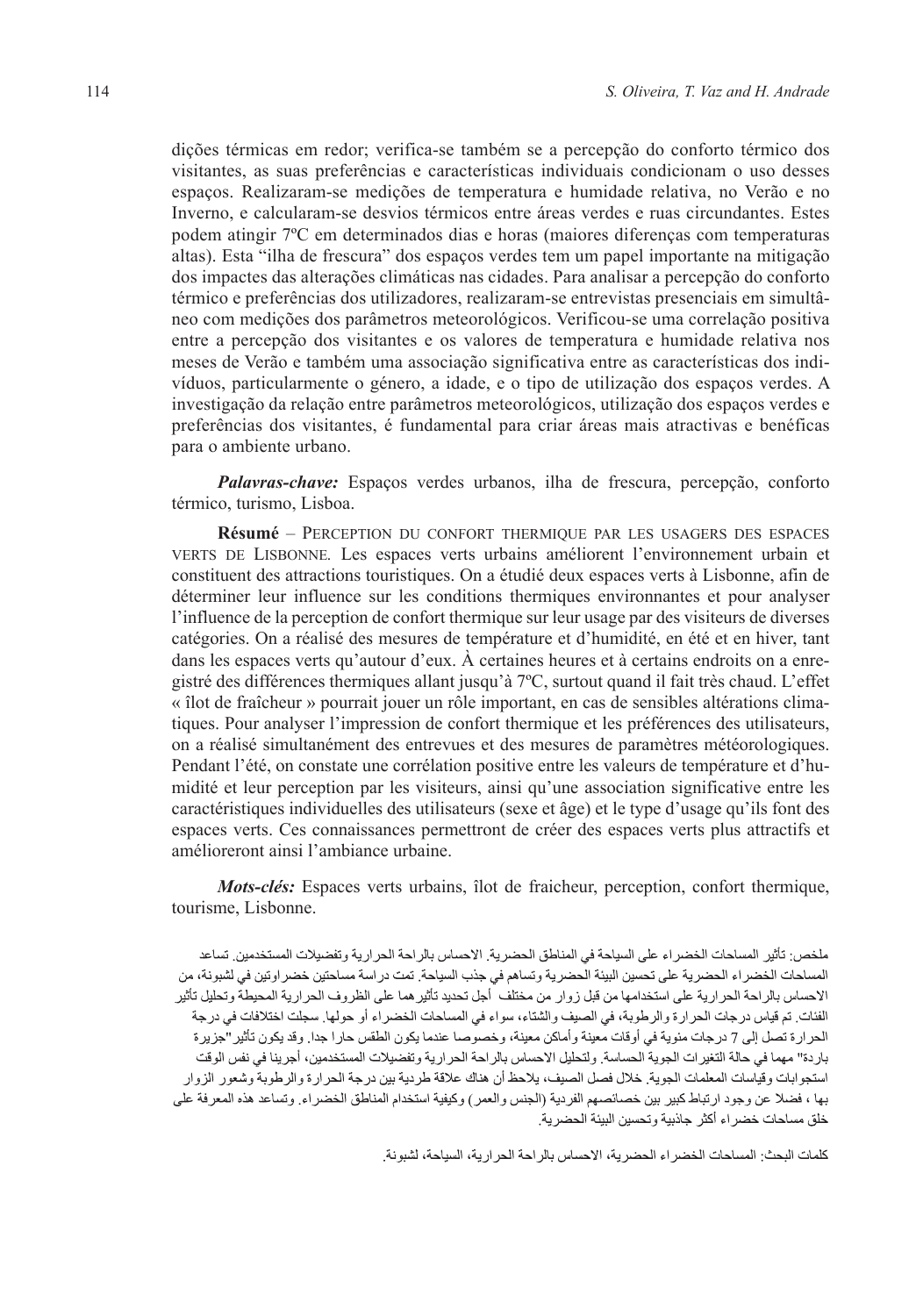# I. INTRODUCTION

Green areas are recognized as important elements in urban areas, as they contribute to improve the urban environment (Shimoda, 2003; Georgi and Dimitriou, 2010; Cohen *et al.*, 2012; Gago *et al.*, 2013). Green spaces help to regulate the urban climate and to mitigate the Urban Heat Island (UHI) by creating a cooling effect (Lin *et al.*, 2011; Oliveira *et al.*, 2011; Choi *et al.*, 2012; Lopes *et al.*, 2013) that can also moderate the consumption of energy. Furthermore, these areas contribute to the reduction of air pollution and noise levels, provide habitats to different species and increase biodiversity in cities, besides promoting social contact between inhabitants, thus having a positive influence on human health (Jauregui, 1990; Upmanis *et al.*, 2001; Dimoudi and Nikolopoulou, 2003; Fang and Ling, 2005; Georgi and Zafiriadis, 2006; Parés-Franzi *et al.*, 2006; Yu and Hien, 2006; Lafortezza *et al.*, 2009; Nardo *et al.*, 2010; Haq, 2011; Cohen *et al.*, 2012; Home *et al.*, 2012; ). Green areas can also have an important role in climate change adaptation; the expected global changes may accumulate with the urban thermal effects, increasing the vulnerability of urban areas to the impacts of climate change (Patz *et al.*, 2005; Wilby and Perry, 2006; Alcoforado and Andrade, 2008). In this context, the microclimatic influence of green areas in the surrounding areas, particularly the cooling effect in hotter seasons (Lafortezza *et al.*, 2009; Zoulia *et al*., 2009; Oliveira *et al.*, 2011; Cohen *et al.*, 2012), can mitigate the effects of the estimated increase in temperatures and heat waves, whose frequency and intensity are expected to rise (Santos and Miranda, 2006; Parry, 2007; Alcoforado and Andrade, 2008); moreover, urban vegetation, particularly trees, also contribute to CO<sub>2</sub> uptake (Akbari, 2002).

Additionally, green areas play an important role in recreation, providing noise protection and facilities to their users (Haq, 2011), either locals or tourists. The availability of amenities in the green areas is a relevant parameter for tourism activities in cities (Çalişkan and Matzarakis, 2013; Cianga and Popescu, 2013). Furthermore, the image of a destination is influenced by the weather conditions, particularly when affecting outdoor activities (de Freitas, 2003; Andrade *et al.*, 2006; Çalişkan and Matzarakis, 2013), thus the climatic improvements that green areas provide to the urban environment represent an asset for tourism development. These spaces create microclimatic conditions that enable tourists to spend more time outdoors, contributing to the social and economic dynamics of the city (Haq, 2011).

Several studies have analysed the influence of weather and climate in tourism (de Freitas, 2003; Gómez Martín, 2005; Scott *et al.*, 2009). Additionally, the recent emphasis in climate change encouraged the development of studies focused on the potential influence of future climatic projections on tourism activities, its impacts, mitigation and adaptation strategies (Nicholls *et al.*, 2006; Scott *et al.*, 2009; Endler and Matzarakis, 2011; Kaján and Saarinen, 2013; Matzarakis *et al.*, 2013).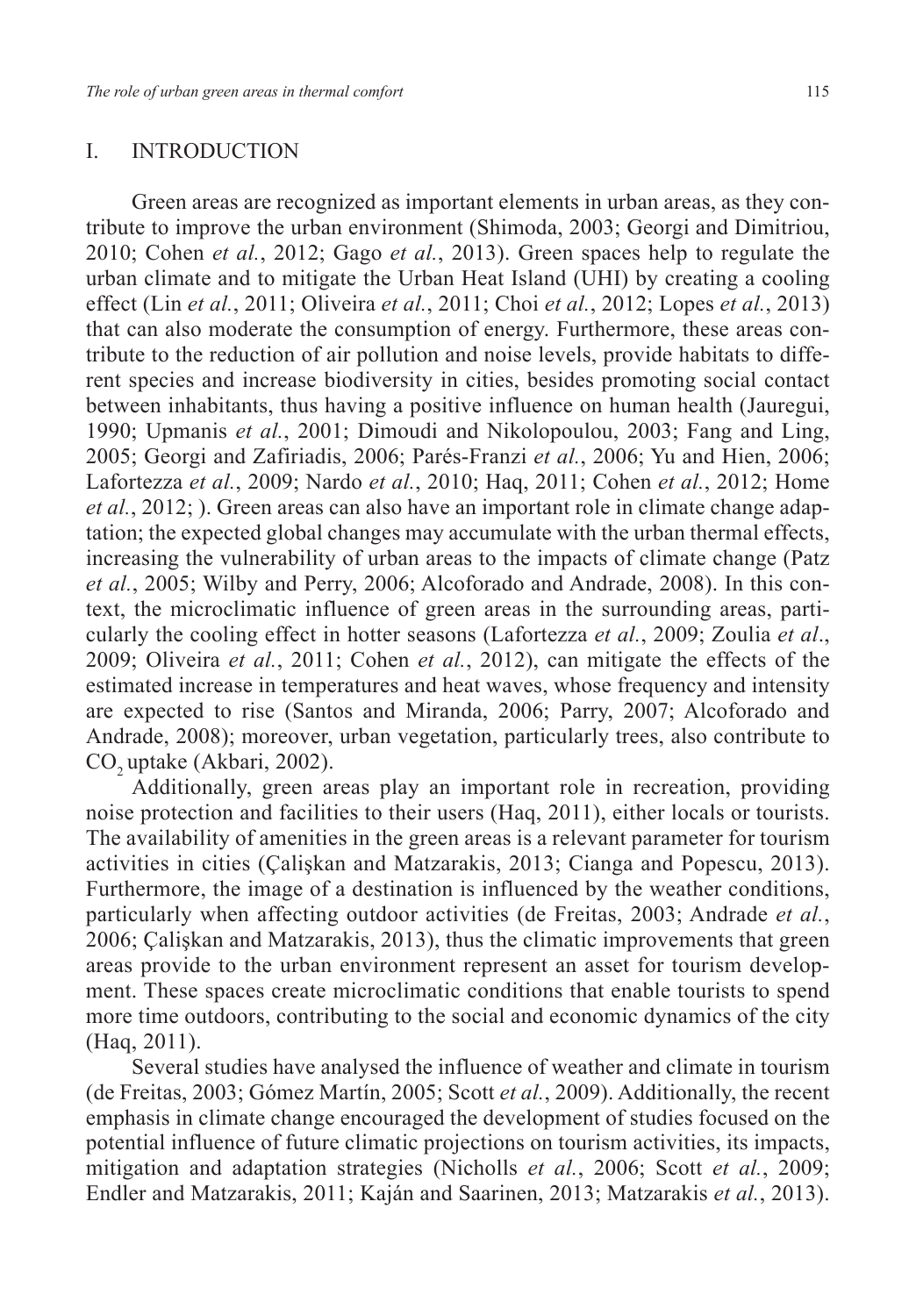The urban tourism in central and southern Europe is also expected to be influenced by climate change, due to the projected increase of heat waves, and the decrease in air quality in urban areas (Nicholls *et al.*, 2006; Lafortezza *et al.*, 2009). As the most important effects of climate on tourism occur at the micro scale (Matzarakis, 2001), green spaces, even the smaller ones, can play a relevant role in the adaptation of urban areas to climate change impacts.

The main purpose of this study was to investigate the relationship between weather conditions and green areas, in relation to the microclimatic effects of green areas in the surrounding environment and the perception of thermal comfort by the users.

The specific objectives of this study were:

- i) To investigate the thermal effects of small green spaces in the surrounding area, in different seasons;
- ii) To assess the perception of bioclimatic comfort of users in different green areas of Lisbon;
- iii) To analyse the preferences of users in view of their characteristics and the conditions of the green spaces (vegetation, facilities, microclimatic conditions);
- iv) To investigate the role of the thermal environment in the use of urban green areas.

# II. MATERIALS AND METHODS

### **1. Study area**

This research was carried out in Lisbon, the largest city of Portugal. Located on the edge of the Atlantic Ocean, Lisbon's climate is typically Mediterranean, with hot and dry summers and mild winters (Alcoforado *et al.*, 2006, 2009; Oliveira *et al.*, 2011). The thermal pattern of the city is determined by the combination of different features, particularly the proximity to the Atlantic Ocean and to the Tagus River, the irregular relief and the urban morphology (Alcoforado, 1993; Alcoforado and Andrade, 2006). The UHI has its maximum intensity in the south of the city and occurs more frequently during the summer (2ºC by night and 1.8ºC by day), when wind speeds range from 2 to 6 ms<sup>-1</sup> (Lopes *et al.*, 2013). Even with weak regional winds the urban neighbourhoods near the river are influenced by the estuarine breezes that produce a cooling effect (Alcoforado *et al.*, 2006, 2009). In late morning and early afternoon in summer, these areas can have temperatures that are, on average, 3.5ºC lower than the city center (Vasconcelos and Lopes, 2006; Lopes *et al.*, 2013). The combination of the estuarine breezes and the weak regional wind, makes the core of the UHI move to the north of the city (Alcoforado *et al.*, 2009).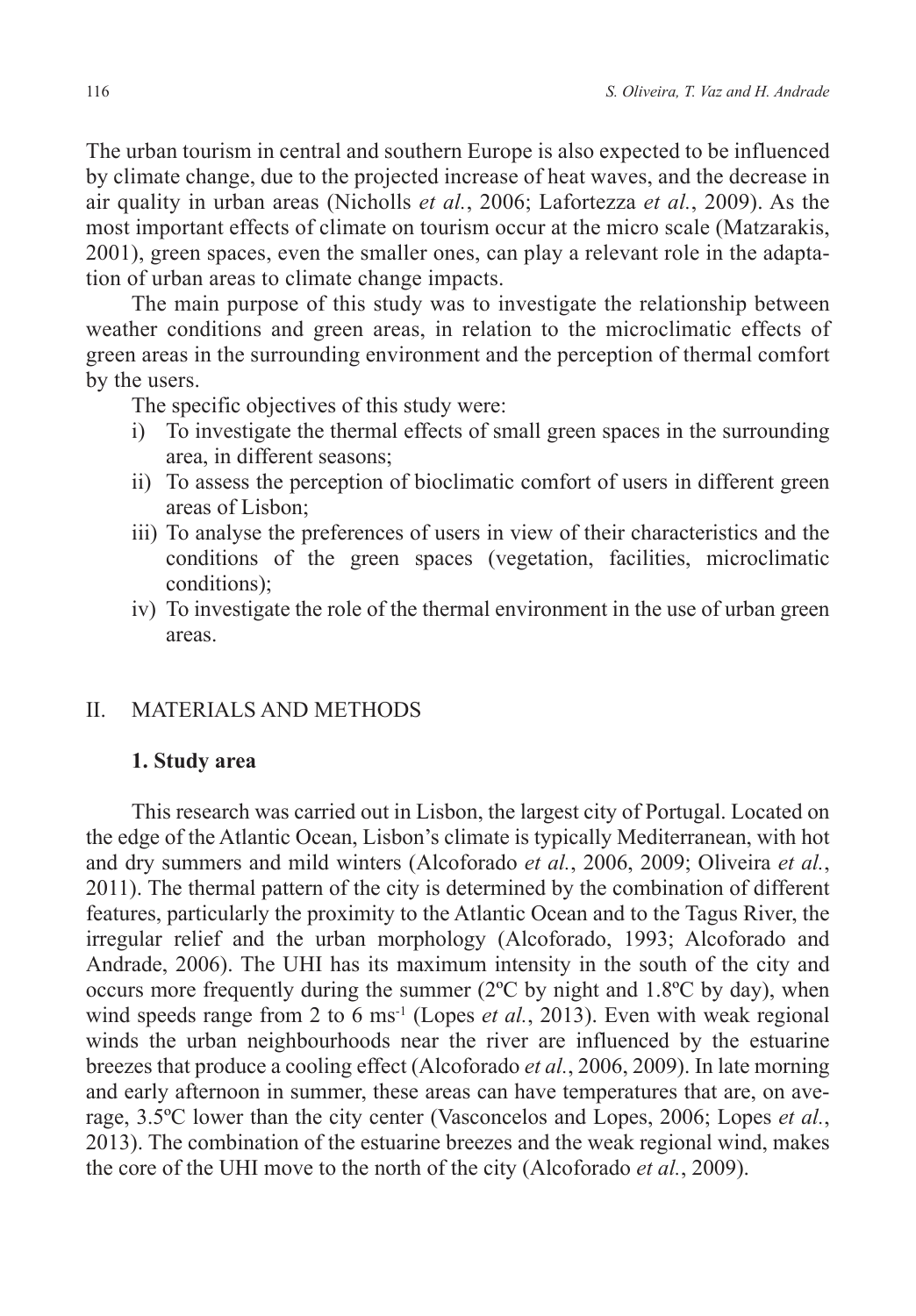Lisbon has a population of circa 540,000 (INE, 2011), distributed in an area of some 85 km2 . The city includes 1,349 ha of green spaces distributed in 65 parks, representing 16% of the total area of the municipality (Schilling, 2010). The Monsanto Park is the largest green area and occupies 900 ha. Lisbon has an average of 26.8 m2 of green areas per capita (Soares and Castel-Branco, 2007) and the small green areas of the type of a "neighbourhood park" are predominant (Soares, 2006). As for tourism activities, the good weather, the seafront position and the historical and cultural heritage make of Lisbon a desired destination for tourists from all over the world. In the summer months the flow of tourists increases substantially, followed by a spring "peak" (Zarrili and Brito, 2013).

Two small green areas were selected for this study: the park Teófilo de Braga, in Campo de Ourique (green area A), and the park Braancamp Freire, in Campo dos Mártires da Pátria (green area B) (fig. 1). These green spaces are located in built-up areas of the city and have distinct characteristics, as described below:

a) Park Teófilo de Braga (green area A) is located in a densely built-up area with an orthogonal geometry. It has a surface area of  $2,400 \text{ m}^2$ , a rectangular shape and north-south orientation. Trees prevail over other types of vegetation, such as shrubbery and herbaceous plants, and the dominant tree species are, amongst others, *Celtis australis, Gingko biloba, Tilia tormentosa, Aesculus hippocastanum* and *Metrosideros excelsia*. The latter is a classified species due to its characteristics and "public interest". The park has a playground, tables and benches facing different directions and a small lake. It is surrounded by tall buildings (15-25 meters high) with varied shapes, colours and construction materials, which are used for residential or commercial purposes.

b) Park Braancamp Freire (green area B) is located in a densely urbanized area, in the watershed between the valleys of two main avenues of the city. It has a surface area of  $22{,}600 \text{ m}^2$ , in a north-south orientation and an irregular configuration, being crossed transversally by a road. It has a lake, where various bird species are found. Similarly to Park Teófilo Braga trees prevail over other types of vegetation, the dominant tree species being *Sophora japonica, Tilia tormentosa, Ficus benjamina*, *Acer negundo, Chorisea speciosa, Gingko biloba, Grevillea robusta, Metrosideros excelsia,* among others. The park has different types of facilities, namely a sports camp and a playground in the northern part and a restaurant and a paved square with a statue in the southern part, as well as tables and many benches along the park. It is surrounded by buildings of 10 to 20 meters high and with varied colours and shapes, which are used for residential, commercial or social purposes.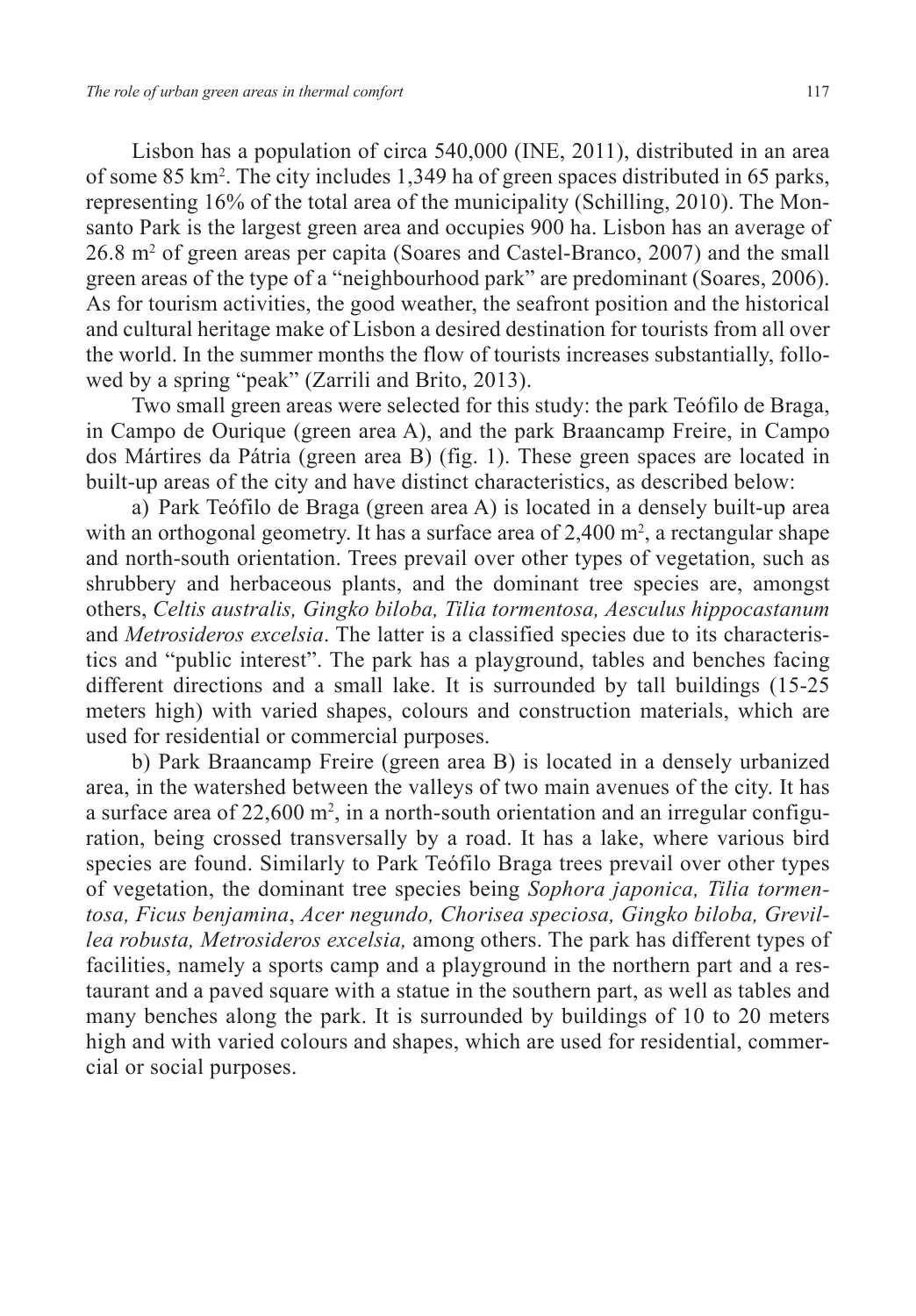

Green area A Park Teófilo de Braga

Green area B Park Braancamp Freire

Fig. 1 – Location of the green areas (GA) in the city of Lisbon. *Fig.1 – Localização dos espaços verdes (EV) na cidade de Lisboa.*

# **2. Field data collection**

# *2.1. Weather conditions in green areas and their surroundings*

In order to characterize the seasonal weather conditions of the study area and of its surroundings, several thermo-hygrometers Tinytag 433–7841 (Gemini Data-loggers, Chichester, UK), were placed on lampposts or verandas inside and around the green areas, at an approximate height of 3 m, according to the specific conditions of each green space (fig. 2). Air temperature (Ta) and relative humidity (RH) were measured every 10 min for at least 30 successive days. In Green Area B (GA-B), the devices were placed in winter (February 2007) and summer (July – September 2007), whereas in Green Area A (GA-A) only summer measurements could be obtained (June-July 2006).

# *2.2. Perception of the thermal comfort by users and their preferences*

In the bioclimatic functions of green spaces, the modification of all the atmospheric parameters that affect the human body energy balance should be considered: air temperature (Ta), mean radiant temperature (Tmrt), wind speed (v) and air humidity (Andrade, 2003; Oliveira and Andrade, 2007; Parsons, 2010). When these parameters change, green spaces can influence the thermal comfort of the green space users. The perception of bioclimatic conditions by the users and their preferences of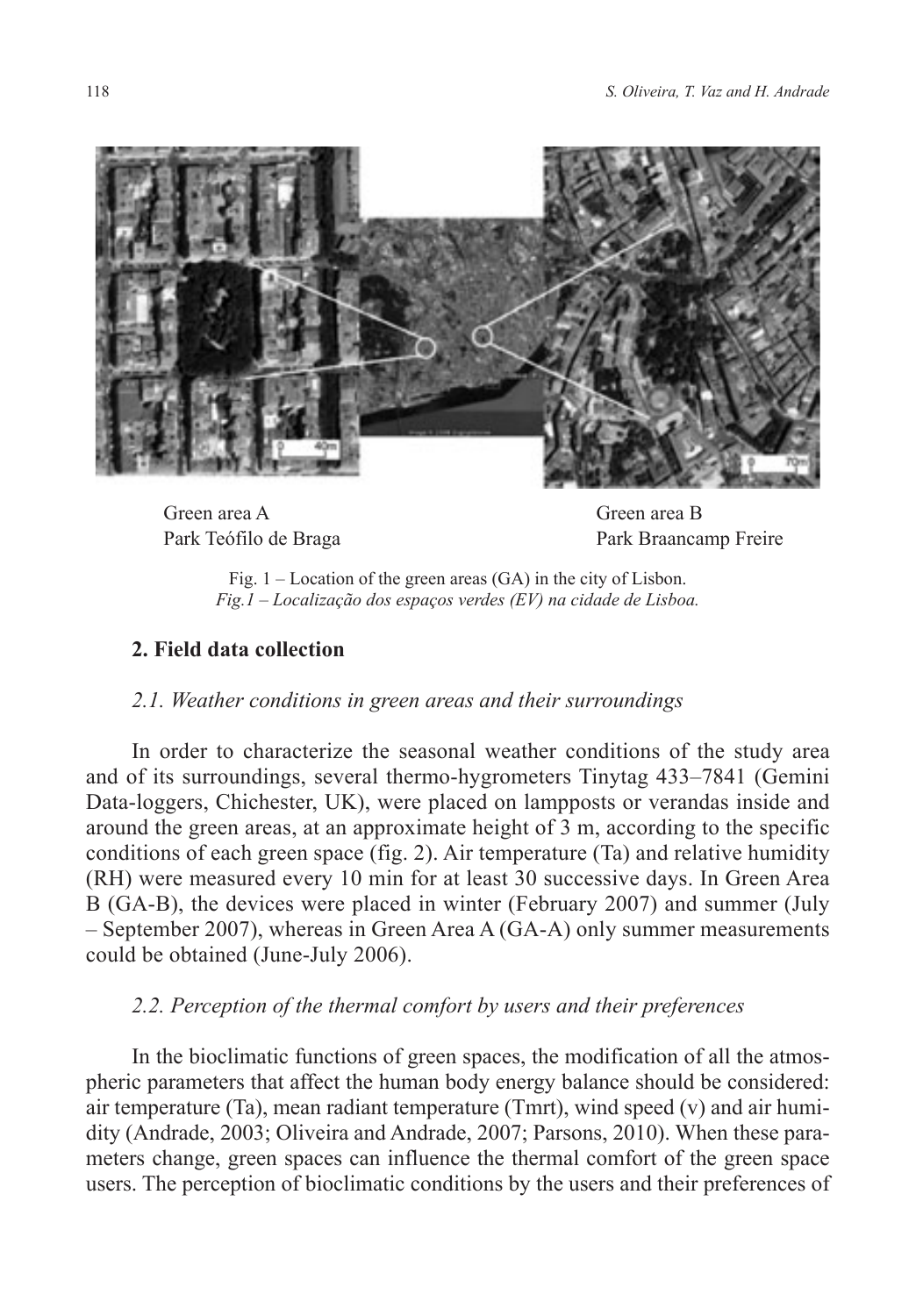

Fig. 2 – Location of thermo-hygrometer Tinytag in green area A, on top, and green area B, bottom. In GA-A, some tinytags were disabled and the data lost before the end of the measurement period. Only data from locations AG, A2, A3 and A5 are presented.

*Fig.2 – Localização dos termo-higrómetros Tinytag no espaço verde A, no topo, e no espaço verde B, em baixo. No EV A alguns tinytags foram desactivados por razões técnicas antes do fim do período de medições. Só foram tratados dados para os pontos AG, A2, A3 e A5.*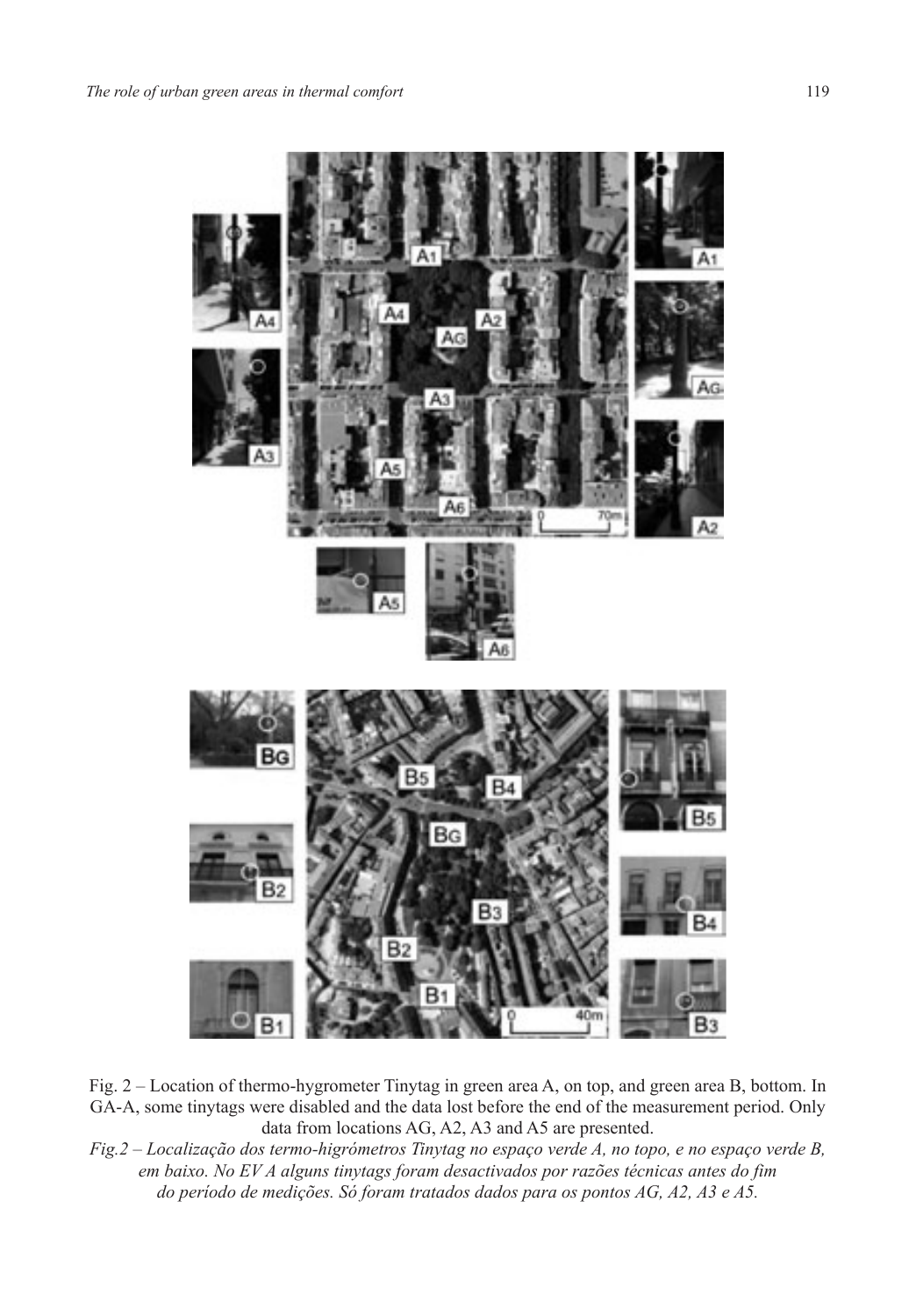usage within the green areas were analysed in relation to their personal characteristics and the influence of the weather conditions. To attain this purpose, itinerant measurements of the meteorological parameters that account for human comfort were performed simultaneously with face-to-face interviews, carried out with randomly selected adults passing by or sitting inside the green area. The itinerant measurements were made using Testo probes: Ta was measured with an NTC thermostat with an accuracy of 0.2°C, whereas wind speed (v) was measured using a thermal anemometer (warm bulb) with an accuracy of 0.3 m/s at 22°C and a time of response of 4 s. These measurements were taken every 30 seconds, at the same time as the interviews. Solar (K) and infrared (L) radiation were measured every 20 minutes, using a pyranometer CM21 Kipp & Zonen and a pyrgeometer CG1 Kipp & Zonen, respectively (Kipp & Zonen, Delft, The Netherlands), following the procedure described in Oliveira and Andrade (2007).

The interview included questions in a short-answer format, related to three different matters: i) the personal characteristics; ii) the preferences and habits when using the green space; iii) the perception of the meteorological conditions and bioclimatic comfort at the moment of the interview. The selection and structure of the questions were based on previous studies (Nikolopoulou and Steemers, 2003; Stathopoulos *et al.*, 2004; Knez and Thorsson, 2006; Oliveira and Andrade, 2007), as described below:

i) The opening section of the questionnaire survey aims to collect data on personal characteristics of the individual and is divided in two subsections. The first, collected by the interviewer, concerns various elements that can influence the person's thermal sensations and expectations, such as exposure (sun or shade); company (alone or accompanied); type of clothing; physical characteristics (e.g. pale skin, dark skin, fat, thin); the activity before the interview (rest, read/write, talk); the position (standing, sitting or lying down) and the place (bench, grass, ground). The second subsection collects information on age, gender, place of birth, residency, permanency, education level, professional activity and smoking habits.

ii) The second part included five questions concerning the use of the green areas: the duration of the visit; motivations for the use of that particular green area; frequency of visits; travel distance (in time) from residency, transportation used and the preferences on season, weekday and time for visiting the green space.

iii) The third part of the interview was dedicated to the perception of the weather conditions and their relationship with the use of the park; the perception of the meteorological conditions was assessed through a nominal scale divided in 4 levels, applied to each of the variables monitored (air temperature, relative humidity, solar radiation and wind), and the users were asked how they were perceiving each weather parameter at the moment of the interview. Finally, the users were asked in which weather conditions they visited the park and their preferred places inside the green area under different weather conditions.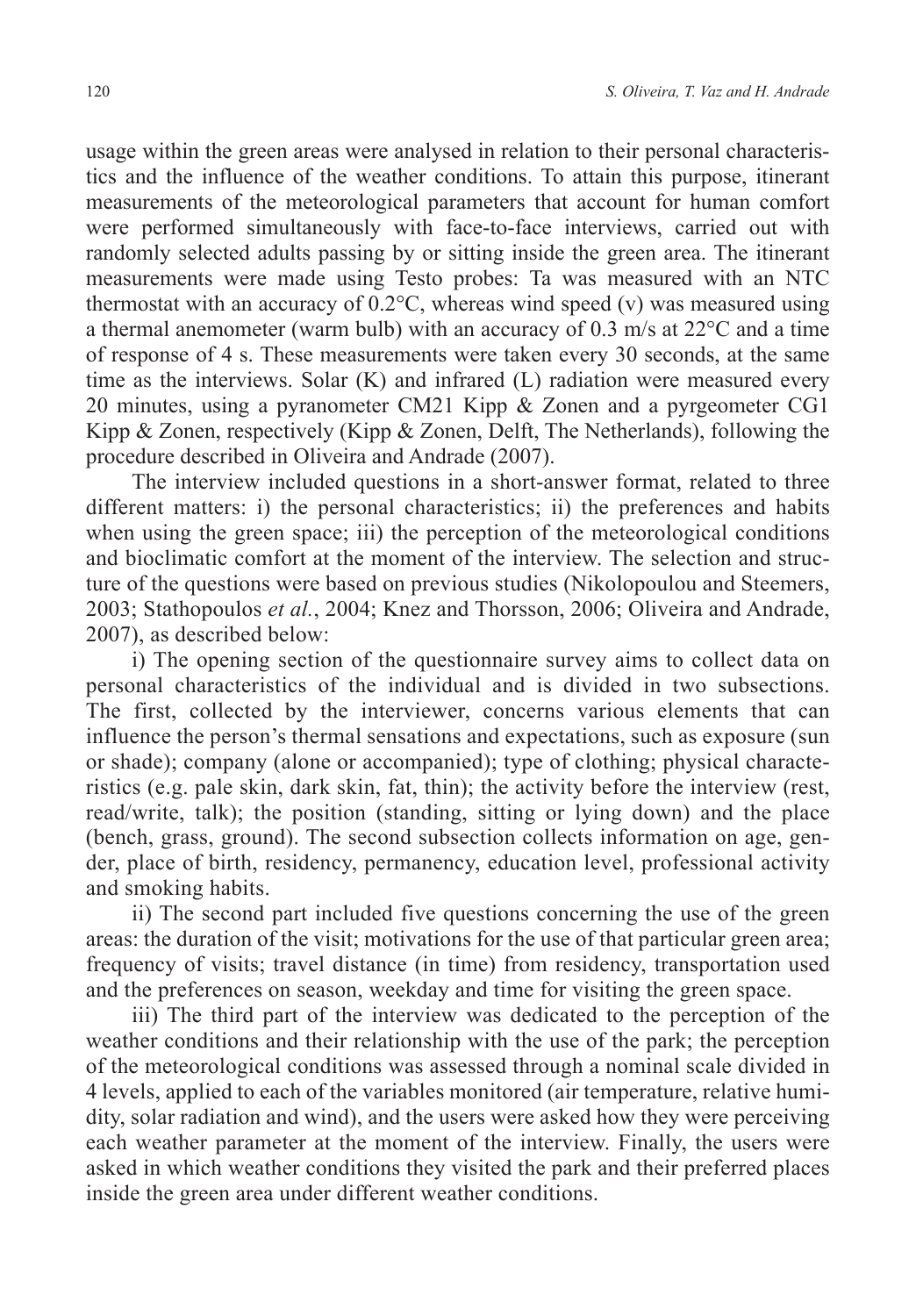In winter time, the clothing types and the nominal scale applied for temperature were slightly changed, according to the most typical outfits and weather conditions found during these seasons in Lisbon.

### *2.3. Data analysis*

To assess the thermal conditions in and outside the green areas, the values of temperature measured at several locations inside and around the green areas were compared, for both seasons, by calculating the temperature difference between the green area (AG or BG locations in fig. 2) and each of the other measurement spots.

The data obtained from the interviews and the itinerant measurements during field work were analysed considering two different approaches:

- The possibility of a relationship between the perception of the weather parameters by the interviewees and the measured values of each variable;
- The possibility of a relationship between the personal characteristics of the interviewees and the preferences of use of the green areas.

The nominal scale used for the perception of the weather parameters in the interview was transformed in a 4-point scale (1 meaning lower perceived temperature, humidity, radiation and wind, increasing until level 4). This was considered as an actual perception vote (APV), which was analysed in relation to the measured values of each variable with the Pearson correlation. The variables concerning personal characteristics (section i of the interview) and the preferences of use (section ii) were analysed with the v Cramer test, a measure based on the chi-square test which shows the strength of association between nominal variables.

# III. RESULTS AND DISCUSSION

# **1. Weather conditions of the green areas and their surroundings**

In summer time, thermal differences were found, in both study areas, between the locations closer to the green area and the other locations. Figure 3 shows the frequency of the differences from 0 and 3ºC, between the green area and each of the surrounding locations.

In GA-A, 1% of all the measurements (50 successive days, every 10 minutes) showed differences in temperatures above 3ºC between location AG, inside the green area, and location A2 on the east of the park; this value increased to 2.6% for location A3 (south edge of the park) and to 1.6% for location A5 (further away of the green area, in the southwest). These differences, measured at the various locations, occurred on different days suggesting the influence of the urban morphology, besides the general weather conditions, on the thermal behaviour recorded in the different measurement spots.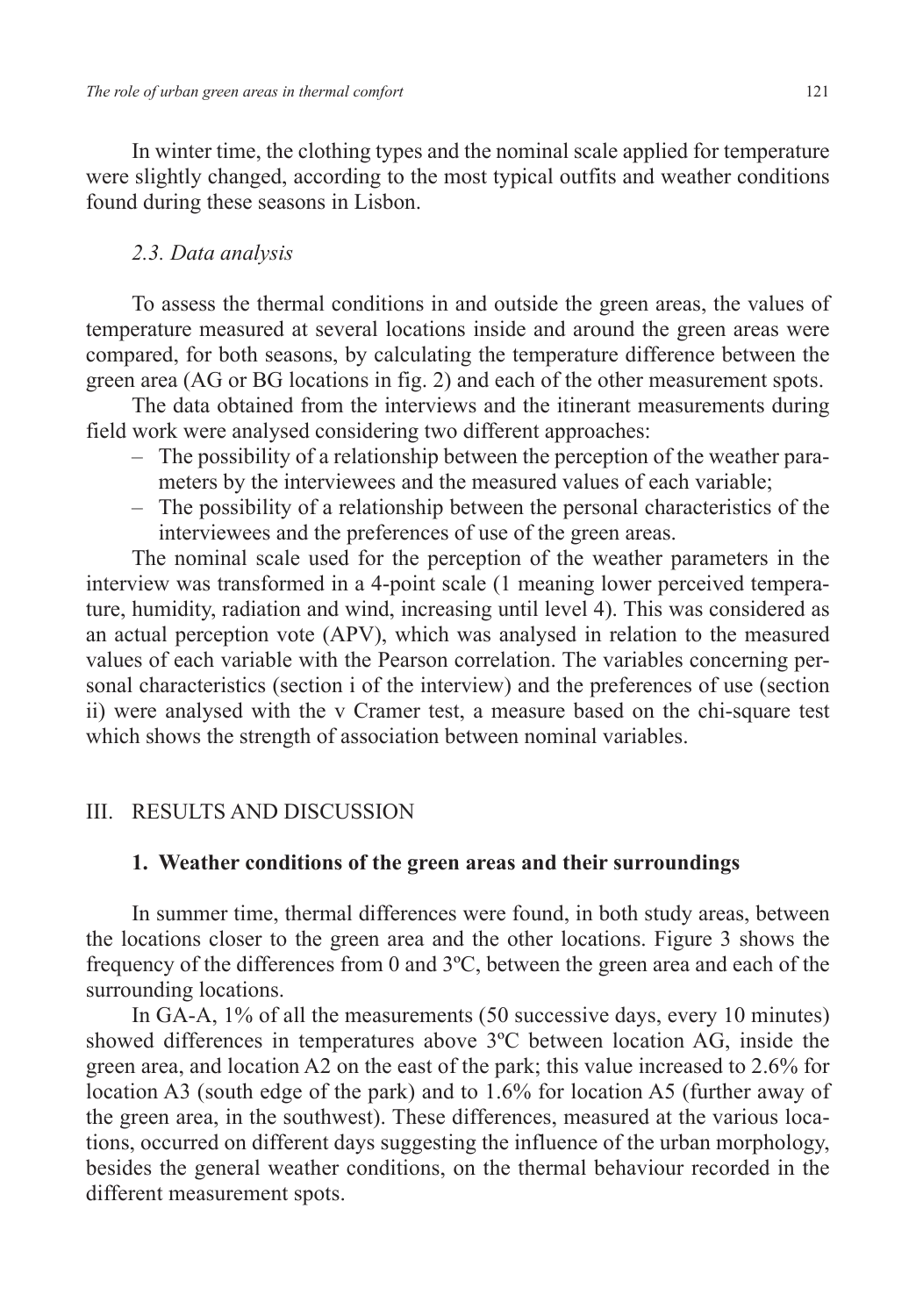In GA-B (54 days of measurements), we found similar trends with more evident differences; in location B5, on the northwest side of the green area, 24% of the measurements were above  $3^{\circ}$ C in relation to the location inside the park, 16% for location B2 (southeast of the park) and 15% for location 4 (northeast side). In two particularly hot days in which temperatures reached 40ºC in the afternoon, the differences were above 10ºC between these locations and the one inside the green area.

In winter time (20 successive days), location B5 showed 9% of measurements with differences above 3<sup>o</sup>C in relation to the green area, whereas for all the other locations this proportion was much lower. On the contrary, there was a higher proportion of records showing the green area slightly warmer than the other locations, particularly in relation to location 1 (59%) and location 2 (26%), although the differences were generally below 2ºC.

These results suggest that green areas have a marked cooling effect in hotter conditions. This cooling effect can extend to the surrounding areas, depending on the urban geometry, the characteristics of the green area and the general weather conditions (Cohen *et al.*, 2012; Hamada *et al.*, 2013). Oliveira *et al.* (2011) found that on particularly hot days in Lisbon, the differences in temperature between GA-A (cooler) and other spots located up to 300 m south of the park were significant, varying as a function of sun exposure, street orientation and wind speed. The lower differences between the various locations in the nearest surroundings of GA-A, in relation to GA-B, can be due to the urban geometry and consequent sun exposure, as green area A is smaller and it is surrounded by tall buildings on all sides increasing the number of hours of shade that affected the thermo-hygrometers outside the green area.

The differences in temperature between locations varied with the time of the day; figure 4 shows that the major differences were verified between 10 am and 4 pm, indicating that the cooling effect of green areas is more evident in hotter conditions (Oliveira *et al.*, 2011; Cohen *et al.*, 2012). GA-A showed lower differences in summer in relation to GA-B, with the maximum average difference of 2.5ºC for location A3 and of 6ºC in location B5. Seasonal variations were also verified, with the differences between GA-B and the other locations decreasing in winter, reaching a maximum of 2.5°C in location B5, whereas location 1 showed, in general, lower temperatures than the green area. These results are consistent with the study by Hamada and Ohta (2010) in Japan, since they also found that the temperature difference between the green area and the surroundings was larger in summer than in winter and more evident during the day.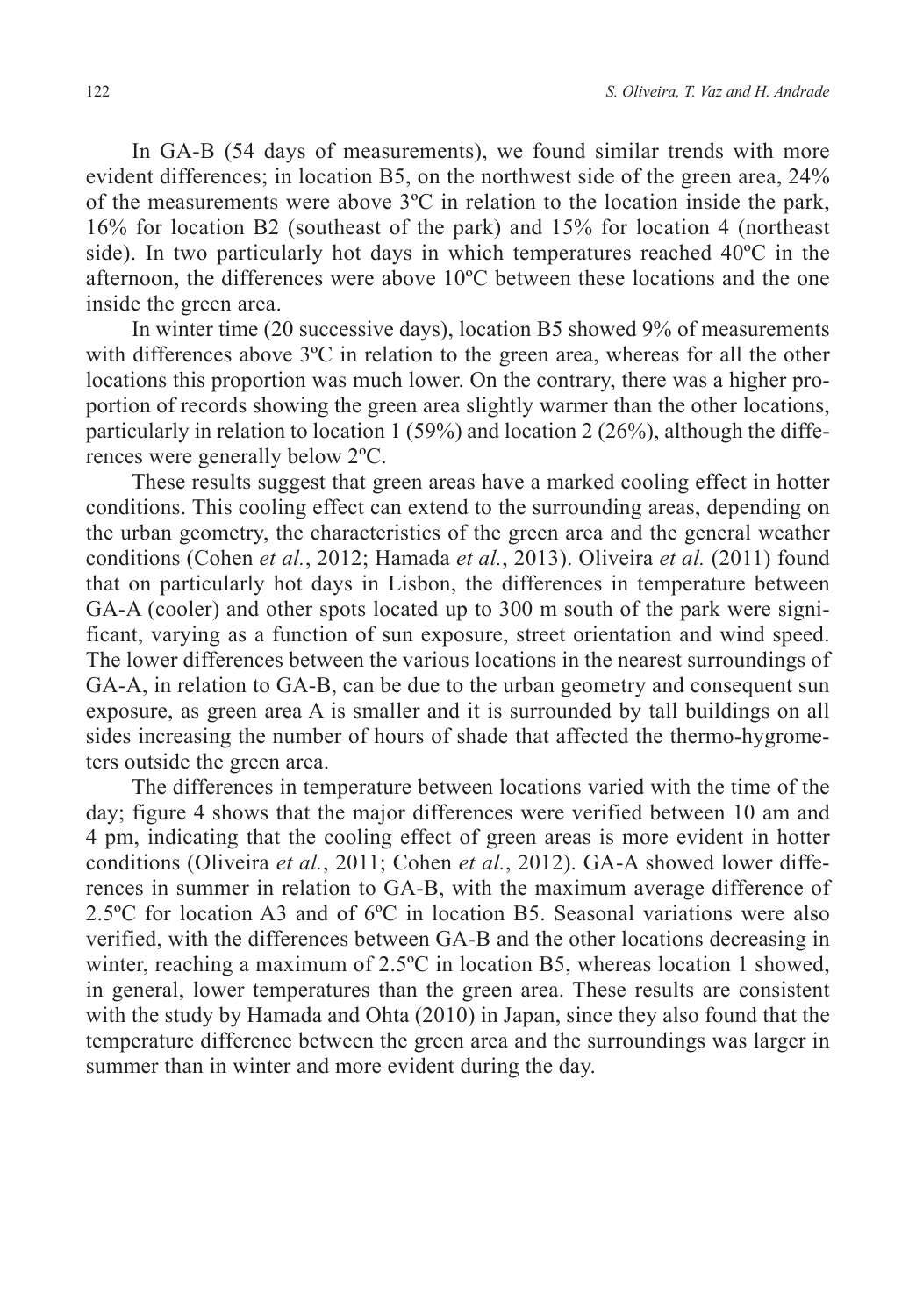

Fig. 3 – Frequency of temperature differences (measured every 10 minutes) between the green area (AG and BG) and the other measurement points in the city district around. *Fig. 3 – Frequência de diferenças de temperatura (medida de 10 em 10 minutos) entre o ponto de medição dentro do espaço verde (AG e BG) e os outros locais de medição.*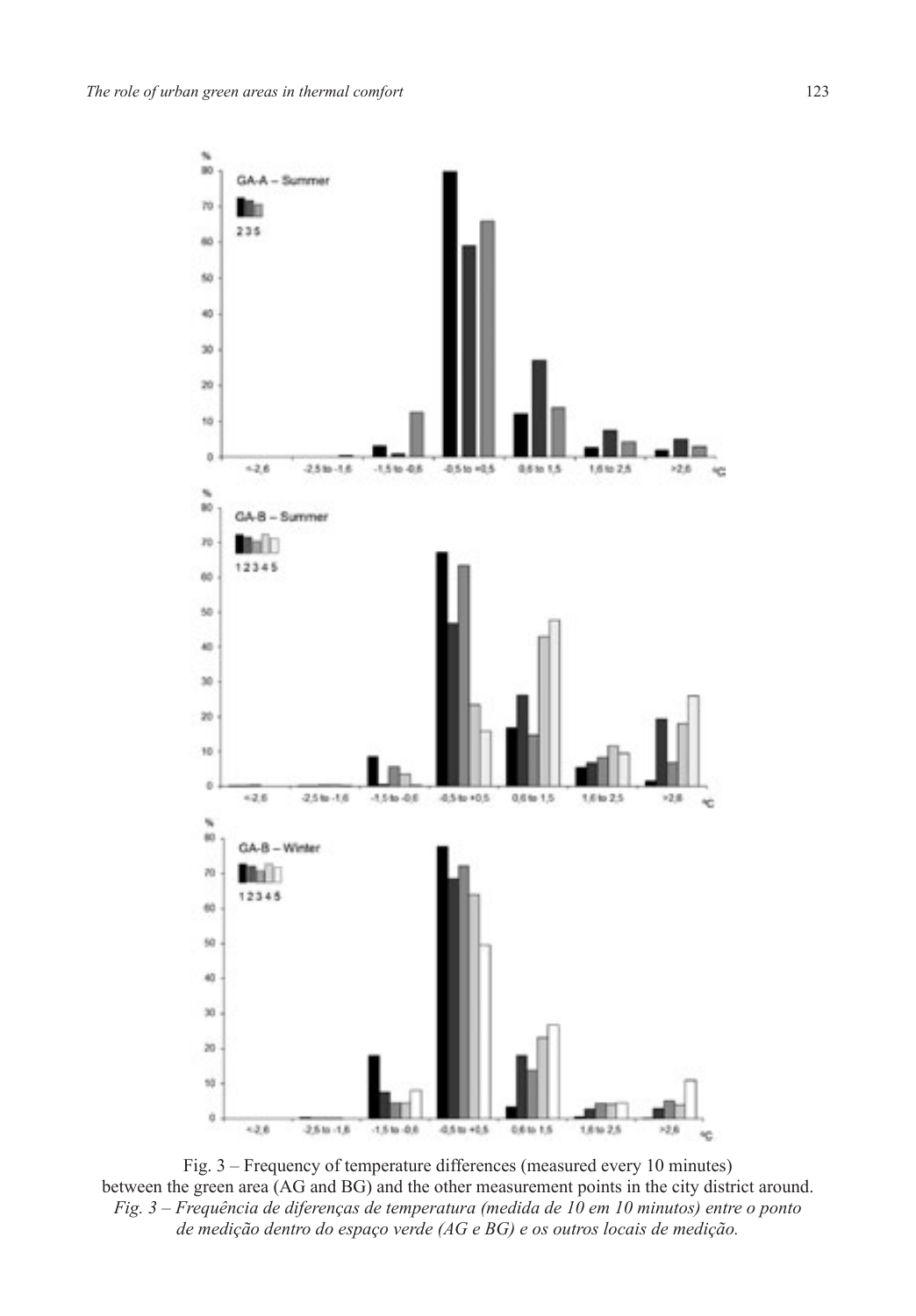

Fig. 4 – Hourly average temperature differences between the green area and the other locations per season.

*Fig. 4 – Média horária das diferenças de temperatura entre o espaço verde e os outros pontos de medição, por estação do ano.*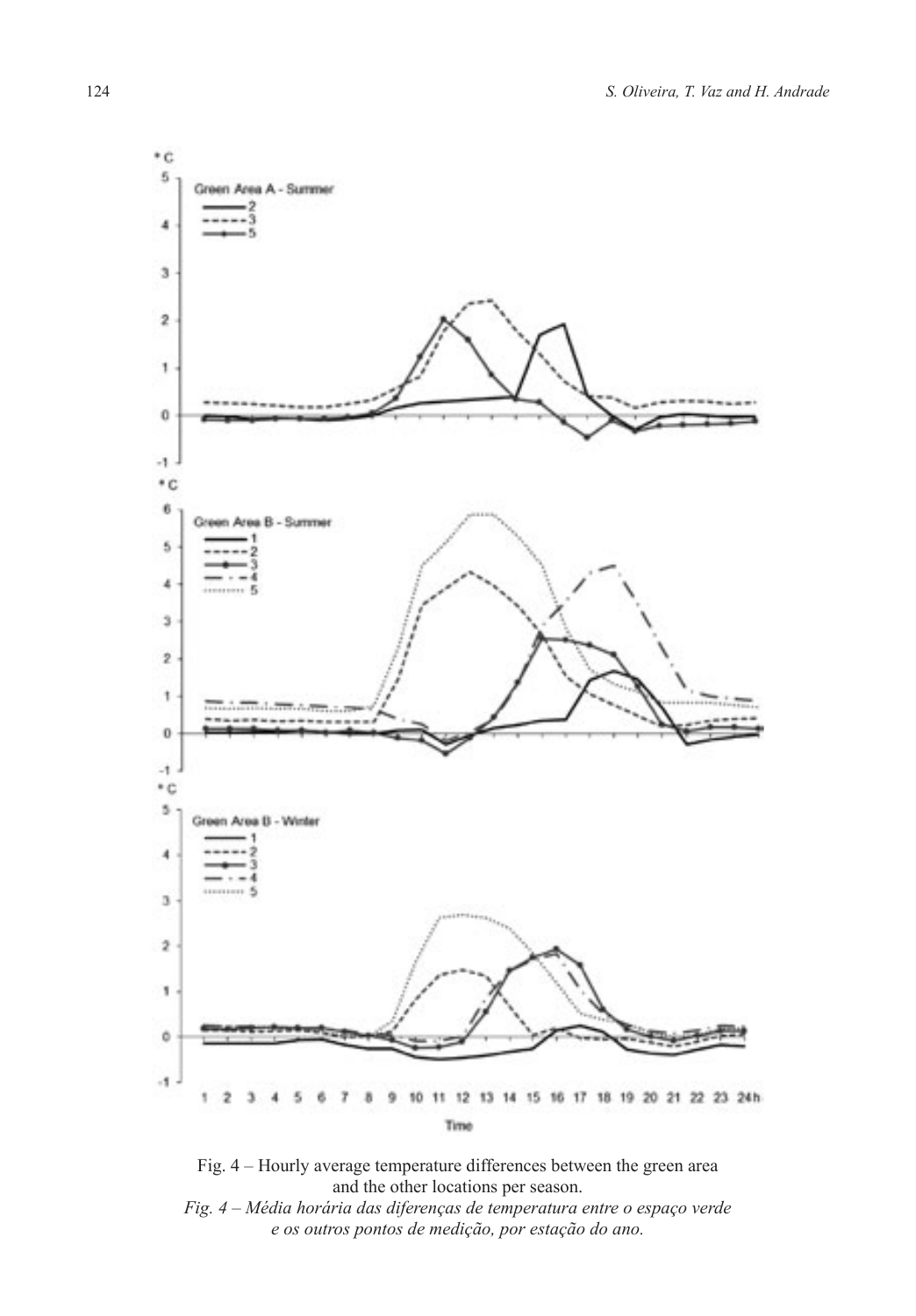# **2. Perception of the weather conditions by users and their preferences**

# *2.1. Weather conditions in the green areas during the field work days*

In summer, GA-A, location 2 on the east side of the green area, showed higher values of maximum temperature than the other locations. In the hottest day of field work, maximum temperatures surpassed 34ºC in location 2, over 3ºC above the values of the other locations. Locations B2 and B5 had, on average, the highest temperature that reached 40ºC, whereas in the green area temperatures were up to 6ºC lower than in those locations.

In winter, the differences in temperature between locations were much less evident, with location 1 showing similar values to the green area.

#### *2.2. Characteristics of the interviewees*

Sixty six people were interviewed in GA-A and 43 in GA-B in summer, whereas in winter 41 people were interviewed in GA-B only. The results of the interviews are summarized in table I, thus only a brief description of the most important parameters is provided here.

In summer, both green areas were frequented mostly by elderly people above 65 years of age, although this proportion was higher for GA-A (65% as opposed to 49%). The majority were men and above 80% of all interviewees lived in the Lisbon area; this value decreased in summer time for GA-B, meaning that a higher number of non-locals used this park. It was also found that many people go to this park alone in summer, whereas the majority of people go to the GA-A accompanied both in summer and in winter.

These differences are most likely due to the diverse features of these green areas and their location; GA-A is much smaller and it is located in a very densely urbanised area, mainly residential and commercial. Green area B is larger and has more amenities, as well as cultural and educational facilities, thus the type of population that frequents the area, and their interests, also differ. The recreation conditions and facilities provided influence the choice of users (Cianga and Popescu, 2013).

The preferred time of the day for the majority of users is the afternoon. This choice is relevant in what concerns the perception of weather conditions and the potential benefits of green areas. As the highest temperatures of a day occur during the afternoon and since the cooling effect of the green areas is more evident under hot conditions (Oliveira *et al.*, 2011; Cohen *et al.*, 2012), parks are mainly frequented in the afternoon when thermal comfort of people is increased there. This phenomenon should be divulged so that park users can take full advantage of a maximum cooling effect. As expected, the majority of users in summer declared preferring the benches under the shade in both green areas (77% in green area A and 57% in green area B), a proportion that decreases in winter (42%). These results show that the preferences of use of the green areas vary also according to the season, to accommodate changes in weather conditions. Other authors have pointed out the importance of behavioural adjustments to cope with weather condi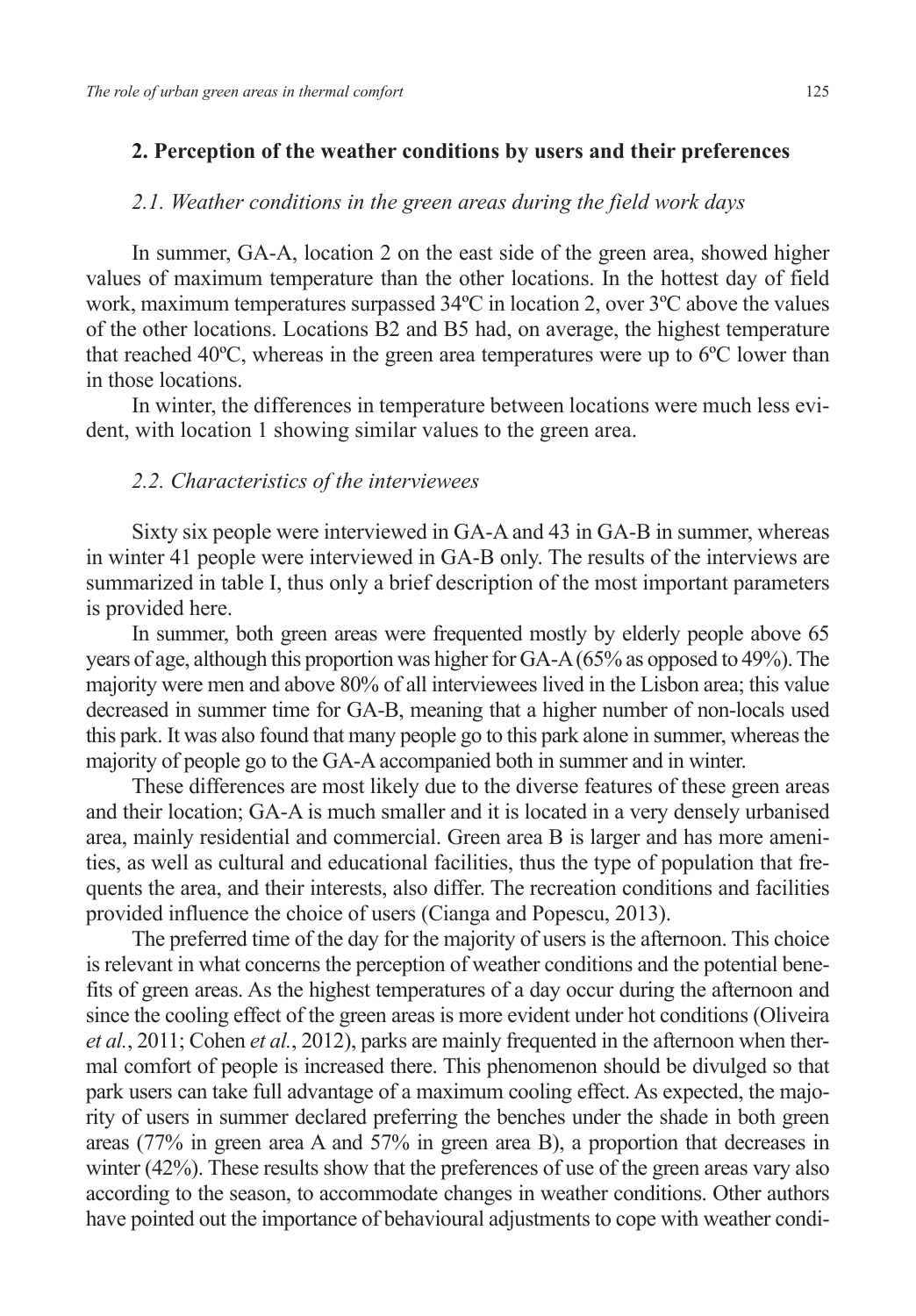tions and increase an individual's bioclimatic comfort (Thorsson *et al.*, 2004; Lin *et al.*, 2010, 2012). In green area B, 18% of the people in winter and 14% in summer said they go to the parks under every meteorological situation, but the time of permanency varies, the activity performed changes (when it is cold they walk instead of sitting) and the places chosen to spend the time are altered (outdoors and under the shade with sunny, hot weather; inside the restaurant when it rains and in the sun when it is cold).

| Questions/Variables                                                                          | Green area A Summer      | Green area B                 |                           |  |
|----------------------------------------------------------------------------------------------|--------------------------|------------------------------|---------------------------|--|
|                                                                                              |                          | Summer                       | Winter                    |  |
| Nr. interviews                                                                               | 66                       | 43                           | 41                        |  |
| Men                                                                                          | 55%                      | 62.8%                        | 65.8%                     |  |
| Predominant age group                                                                        | $> 65$ years old $(65%)$ | $> 65$ years old (49%)       | $> 65$ years old $(63\%)$ |  |
| Residency in Lisbon                                                                          | 86%                      | 65%                          | 83%                       |  |
| Professional activity: retired                                                               | 68%                      | 37%                          | 66%                       |  |
| Company                                                                                      | 50%                      | 23.3%                        | 58.6%                     |  |
| Reasons to be in the park<br>Rest<br>Recreation<br>Promenade<br>Meeting friends              | 43%<br>15%<br>$\gamma$   | 44%<br>$7\%$<br>14%<br>12%   | 41%<br>24%<br>26%         |  |
| How often they go<br>> once a day<br>Once a day<br>2-3 times week                            | 40%<br>30%<br>15%        | 12%<br>32%<br>19%            | 17%<br>32%<br>17%         |  |
| <b>Preferred season</b><br>Spring<br>Summer<br>Spring & summer<br>No preference              | N/A                      | $5\%$<br>53%<br>$3\%$<br>26% | 34%<br>11%<br>16%<br>17%  |  |
| <b>Distance to residence</b><br>20 min distance to residence by<br>foot                      | 77%                      | 49%                          | 63.4%                     |  |
| <b>Frequency of usage</b><br>Frequency in weekdays<br>Frequency in weekends<br>No preference | 22%<br>$5\%$<br>50%      | 29%<br>14%<br>43%            | 41%<br>6%<br>43%          |  |
| Time of the day<br>Morning<br>Afternoon<br>Both periods                                      | 9%<br>30%                | $5\%$<br>69%<br>18%          | 11%<br>55%<br>19%         |  |
| <b>Preferred places</b><br>Benches under the shade<br>Lake                                   | 77%<br>$\gamma$          | 57%<br>27%                   | 42%<br>8%                 |  |

Table I – Personal characteristics and preferences of the interviewees. *Quadro I – Características pessoais e preferências dos entrevistados.*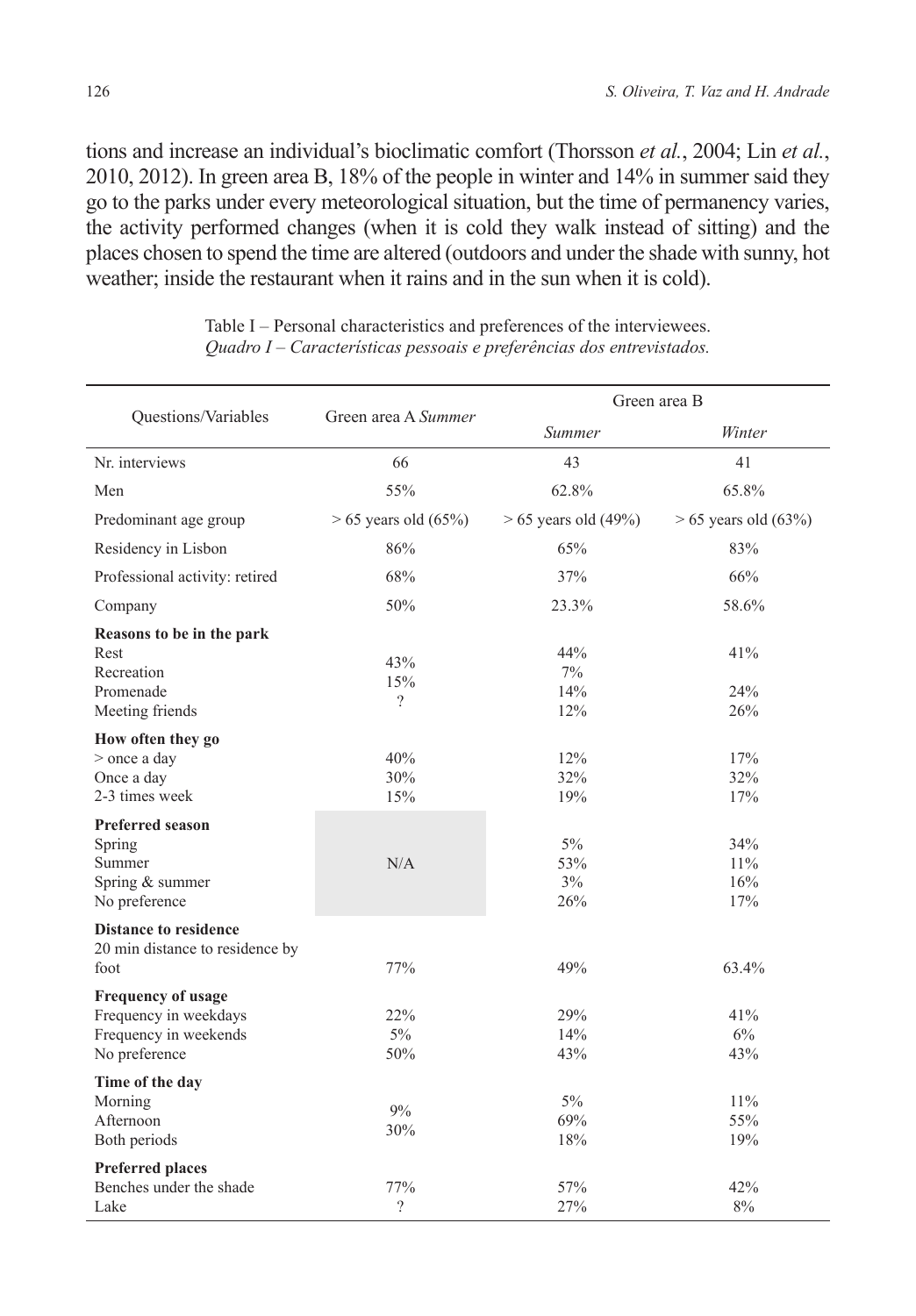# *2.3. Perception of the weather parameters*

A significant correlation was found between Actual Perception Vote (APV) for temperature and the values of Ta, as measured by the Pearson correlation coefficient  $(r=0.66, p<0.01)$  and between APV for humidity and the values of HR  $(r=0.33, p=0.01)$ p<0.01) for the summer data. Winter data didn't show any significant relation with APV. There was no significant correlation between APV for wind and the measured values of wind speed. The stronger correlation found for temperature may indicate that people associate their general thermal feeling to temperature, although it integrates the influence of several parameters, as people are not able to perceive isolated parameters (Parsons 1993; Andrade *et al.*, 2011).

# *2.4. Personal characteristics and preferences of use of the green areas*

The individual characteristics of people and their expectations influence their use of the green areas (Lin *et al.*, 2012). Significant relationships between specific pairs of variables that represent personal features were found, as shown in table II.

|         | Variables             | v Cramer | p-value | Association                                                        |
|---------|-----------------------|----------|---------|--------------------------------------------------------------------|
| Gender  | Company               | 0.252    | < 0.01  | Alone: $65\%$ men, $40\%$ women                                    |
| Age     | Preferred location    | 0.282    | < 0.05  | $>$ age, benches under the shade                                   |
| Age     | Reason                | 0.266    | < 0.05  | Elderly: rest and promenade<br>Younger: meet friends, walk the dog |
| Age     | Distance to residence | 0.206    | < 0.05  | Elderly: live closer to the green area                             |
| Company | Activity              | 0.546    | < 0.01  | Alone: walking, resting<br>Company: talking, resting               |
| Company | Distance to residence | 0.284    | < 0.01  | Alone: people who live further away                                |

Table II – Results of the v Cramer test and the association between variables. *Quadro II – Resultados do teste v Cramer e da associação entre variáveis.*

The effect of company (if the person is alone or not) showed interesting results; the highest value was found between the company and the activity being performed, followed by the relationship between company and distance to the residence, with people alone coming from further away. Gender is also related to company, with men being found alone more often than women in the urban green areas.

Although significant, the value of the association between the variables is rather weak, probably due to the complexity of the parameters analysed; further investigation on this issue, which is outside the scope of this study, is required. Nevertheless, it is important to consider the relationships between personal characteristics and the usage of green areas, as this will also influence the role green areas can play in the improvement of the urban environment.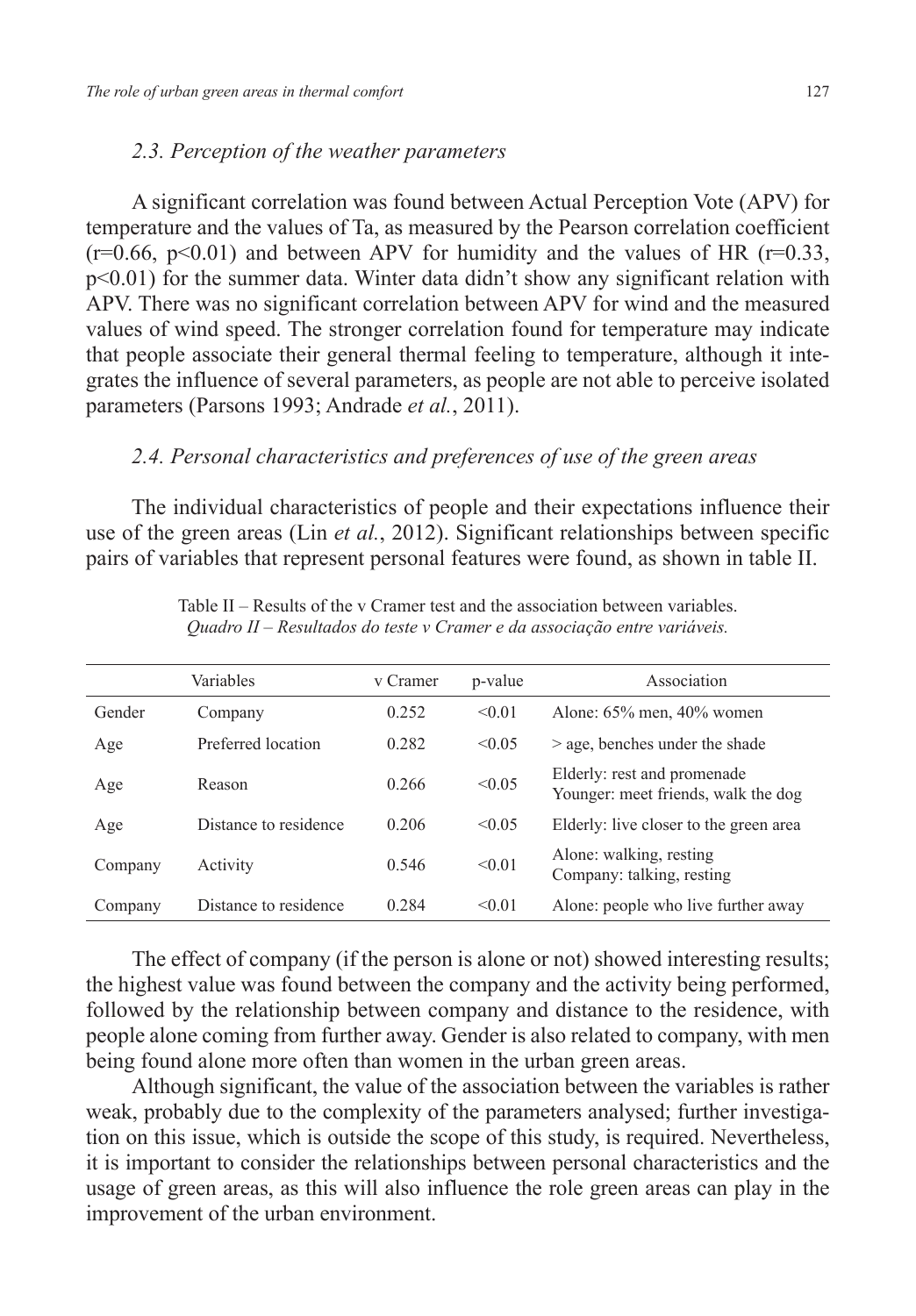# IV. CONCLUSIONS

Urban green areas are important assets in cities, contributing to improve the urban environment, providing leisure opportunities and social contact between people, among other benefits. Small green areas ("neighbourhood" type) are common in Lisbon, where Mediterranean climate prevails, and are mainly used by elderly people during the afternoon in summertime. The use of these green spaces and their benefits also depend on the individual characteristics of the users.

In this study, temperature differences were found between the green areas and the other measurement locations. The green area is in general cooler. These differences were clearer in summer than in winter and between 10 am and 4 pm, ranging overall from 2 to 6ºC difference, depending on the location where the measurement was done.

The Actual Perception Vote revealed only significant correlation with temperature and humidity in summer measurements.

It was also found that the personal characteristics of people influence the use of the green areas. Men are more often found alone than women. Elderly people show a preference for benches in the shade and they come from a closer location. The use of green spaces also changed with the season, concerning the time of permanency, the activity performed and the preferred location inside the garden.

In cities with a Mediterranean climate, like Lisbon, the existence of small green areas can have a positive contribution to different aspects of the city's environment, as confirmed by the results of this study:

a) Provide "cool islands" within the dense urban fabric, improving thermal comfort in the green area and the nearest surroundings; both green areas showed thermal differences between the locations within and outside the park, depending on the distance, the configuration of the green area and the prevailing weather conditions;

b) Mitigate the potential effects of climate change, expected to cause higher frequency and intensity of heat waves, since the cooling effect of green areas is more evident in hotter conditions; in winter time, the thermal differences between the parks and the surroundings were less evident and the majority of the users preferred to visit the park in summer;

c) Improve the urban environment by reducing noise and pollution levels; the users of both green areas mentioned the opportunity for relaxation and resting as reasons for their use;

d) Provide opportunities for social contact among local people and with tourists; e) Diversify the touristic offer within the city, which can attract more people with different interests, thus having positive effects in the social and economic dynamics of the urban area.

The influence of green areas in the weather parameters, confirmed by a cooling effect that is particularly strong in hotter conditions, is a relevant benefit for the users of these spaces and the surrounding areas. As the microclimatic influence of green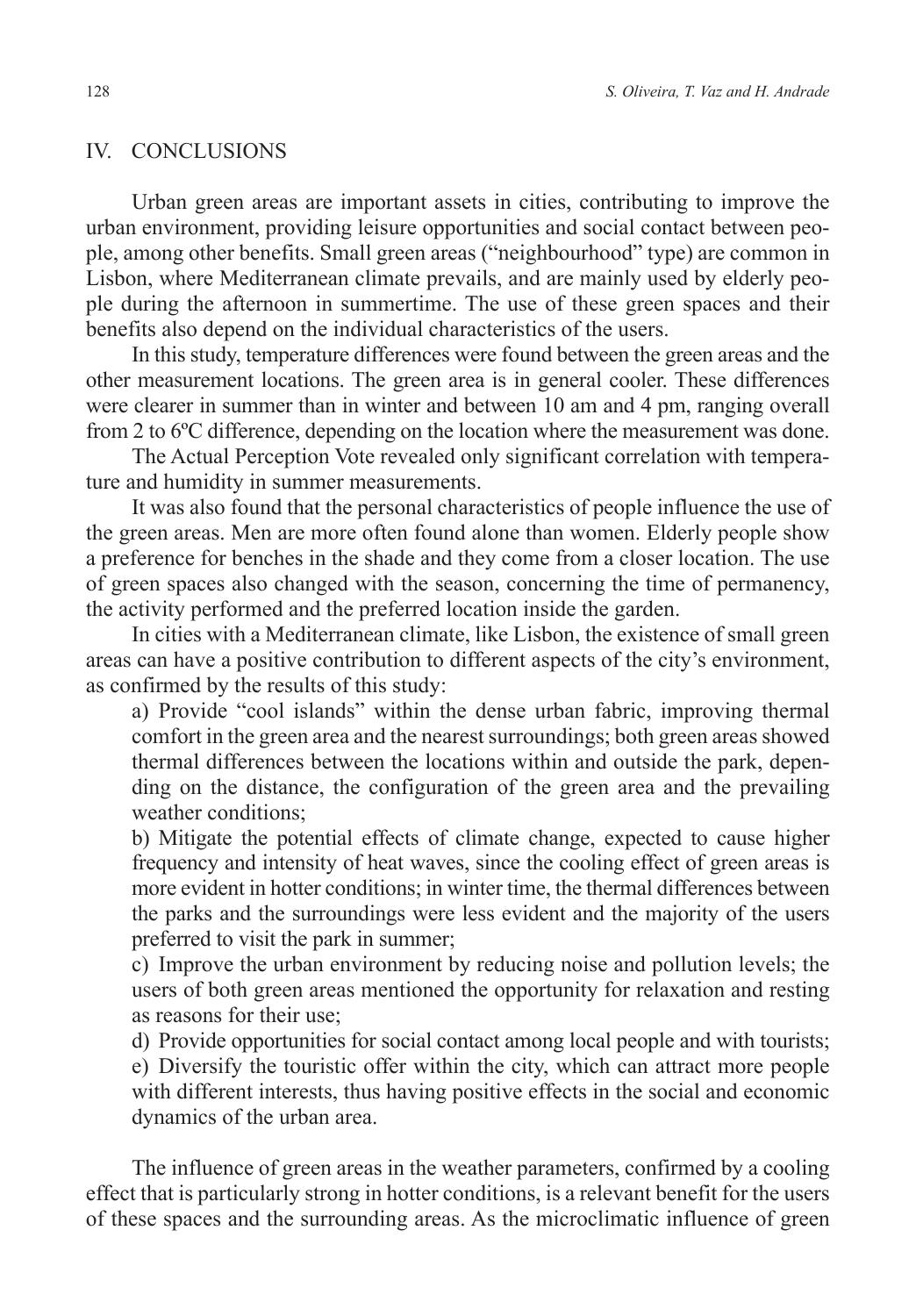areas may extend beyond the park, green areas also contribute to regulate thermal comfort and mitigate potential impacts of climate change in the overall urban area.

The availability and type of green areas is a relevant criterion for tourism activities in urban areas. The knowledge of the preferences of usage and their relationship with personal characteristics and weather perception is an important tool to design green areas suitable to local people and attractive to other visitors.

#### **ACKNOWLEDGMENTS**

This study was carried out in the framework of the UrbKlim project (POCI/GEO/61148/2004 – funded by the Operational Programme for Science and Innovation 2010 and by FCT). We would like to thank Prof. Maria João Alcoforado for her support throughout the development of this research and for encouraging the production of this paper and the anonymous referees for their comments that have contributed to improve the manuscript. Finally, we are extremely grateful to the late Prof. Henrique Andrade, for his unpaired dedication, outstanding scientific skills and his great inspirational work.

#### BIBLIOGRAPHY

- Akbari H (2002) Shade trees reduce building energy use and  $CO<sub>2</sub>$  emissions from power plants. *Environmental Pollution,* 116: S119–S126.
- Alcoforado M J (1993) *O clima da região de Lisboa: contrastes e ritmos térmicos*. Memórias do Centro de Estudos Geográficos, 15, Lisboa.
- Alcoforado M J, Andrade H (2008) Global Warming and the Urban Heat Island. In: Marzluff JM, Shulenberger E, Endlicher W, Alberti M, Bradley G, Ryan C, et al. (eds) *Urban Ecology*, Springer: 249–262.
- Alcoforado M J, Andrade H (2006) Nocturnal urban heat island in Lisbon (Portugal): main features and modelling attempts. *Theoretical and Applied Climatology,* 84(1-3): 151–159.
- Alcoforado M J, Andrade H, Lopes A, Vasconcelos J (2009) Application of climatic guidelines to urban planning: the example of Lisbon (Portugal). *Landscape and Urban Planning,* 90(1): 56–65.
- Alcoforado M J, Andrade H, Lopes A, Vasconcelos J, Vieira R (2006) Observational studies on summer winds in Lisbon (Portugal) and their influence on daytime regional and urban thermal patterns. *Merhavim,* 6: 88–112.
- Andrade H (2003) Bioclima humano e temperatura do ar em Lisboa. PhD Thesis, University of Lisbon.
- Andrade H, Alcoforado M-J, Oliveira S (2011) Perception of temperature and wind by users of public outdoor spaces: relationships with weather parameters and personal characteristics. *International Journal of Biometeorology,* 55(5): 665–680.
- Andrade H, Oliveira S, Alcoforado M-J (2006) A first assessment of the outdoor climatic confort in Lisbon. In: Proceedings of the 3rd International Conference on Urban Ecology, Shrinking Cities: Ecological Consequences and Challenges for Urban Development. Berlin, Germany, 15-16 September.
- Çalişkan O, Matzarakis A (2013) The Climate and Bioclimate of Nevşehir from the Perspective of Tourism. In: *Advances in Meteorology, Climatology and Atmospheric Physics*, Springer: 397–402.
- Choi H-A, Lee W-K, Byun W-H (2012) Determining the Effect of Green Spaces on Urban Heat Distribution Using Satellite Imagery. *Asian Journal of Atmospheric Environment*, 6: 127-135.
- Cianga N, Popescu A (2013) Green Spaces and Urban Tourism Deveopment in Craiova Municipality in Romania. *European. Journal of Geography,.* 4(2): 34–45.
- Cohen P, Potchter O, Matzarakis A (2012) Daily and seasonal climatic conditions of green urban open spaces in the Mediterranean climate and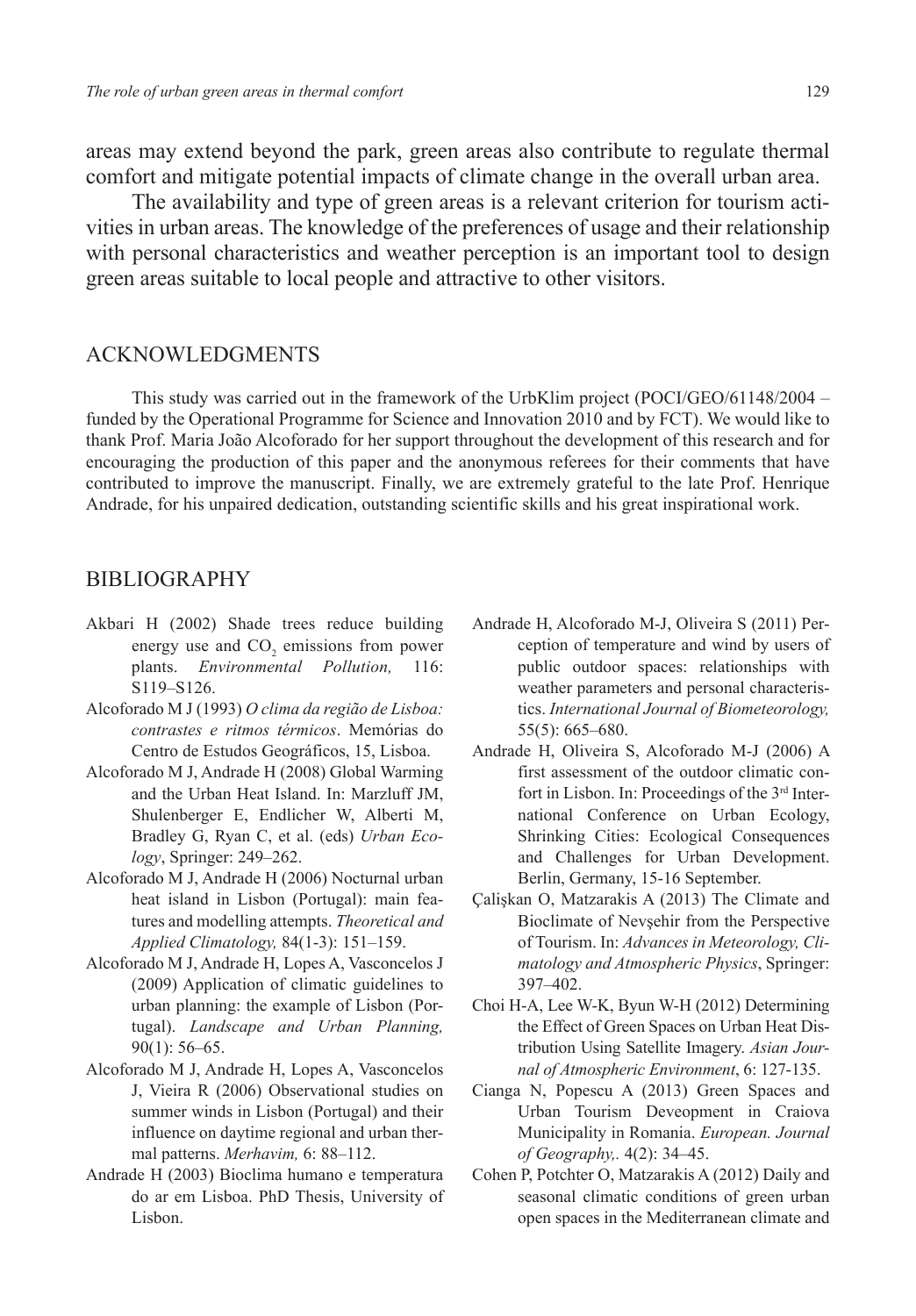their impact on human comfort. *Building and Environment,* 51: 285–295.

- Dimoudi A, Nikolopoulou M (2003) Vegetation in the urban environment : microclimatic analysis and benefits, *Energy and Buildings*, 35: 69–76.
- Endler C, Matzarakis A (2011) Climate and tourism in the Black Forest during the warm season. *International Journal of Biometeorology,* 55(2): 173–86.
- Fang C-F, Ling D-L (2005) Guidance for noise reduction provided by tree belts. *Landscape and Urban Planning,* 71(1): 29–34.
- de Freitas C R (2003) Tourism climatology: evaluating environmental information for decision making and business planning in the recreation and tourism sector. *International Journal of Biometeorology,* 48(1): 45–54.
- Gago E J, Roldan J, Pacheco-Torres R, Ordóñez J (2013) The city and urban heat islands: A review of strategies to mitigate adverse effects. *Renewable & Sustainable Energy Review,* 25: 749–758.
- Georgi J N, Dimitriou D (2010) The contribution of urban green spaces to the improvement of environment in cities: Case study of Chania, Greece. *Building and Environment,* 45(6): 1401–1414.
- Georgi N J, Zafiriadis K (2006) The impact of park trees on microclimate in urban areas. *Urban Ecosystems,* 9(3): 195–209.
- Gómez Martín M B (2005) Weather, climate and tourism a geographical perspective. *Annals of Tourism Research,* 32(3): 571–591.
- Hamada S, Ohta T (2010) Seasonal variations in the cooling effect of urban green areas on surrounding urban areas. *Urban Forestry & Urban Greening,* 9(1): 15–24.
- Hamada S, Tanaka T, Ohta T (2013) Impacts of land use and topography on the cooling effect of green areas on surrounding urban areas. *Urban Forestry & Urban Greening,* 12(4): 426–434.
- Haq S M A (2011) Urban Green Spaces and an Integrative Approach to Sustainable Environment. *Journal of Environmental Protection, .* 02(05): 601–608.
- Home R, Hunziker M, Bauer N (2012) Psychosocial Outcomes as Motivations for Visiting Nearby Urban Green Spaces. *Leisure Sciences,* 34(4): 350–365.
- INE Instituto Nacional de Estatística (2011) Censos 2011.
- Jauregui E (1990) Influence of a large urban park on temperature and convective precipitation in a tropical city. *Energy and Buildings,* 15(3): 457–463.
- Kaján E, Saarinen J (2013) Tourism, climate change and adaptation: a review. *Current Issues in Tourism,* 16(2): 167–195.
- Knez I, Thorsson S (2006) Influences of culture and environmental attitude on thermal, emotional and perceptual evaluations of a public square. *International Journal of Biometeorology,* 50(5): 258–68.
- Lafortezza R, Carrus G, Sanesi G, Davies C (2009) Benefits and well-being perceived by people visiting green spaces in periods of heat stress. *Urban Forestry and Urban Greening,* 8(2): 97–108.
- Lin T-P, Matzarakis A, Hwang R-L (2010) Shading effect on long-term outdoor thermal comfort. *Building and Environ*ment, 45(1): 213–221.
- Lin T-P, Tsai K-T, Hwang R-L, Matzarakis A (2012) Quantification of the effect of thermal indices and sky view factor on park attendance. *Landscape and Urban Planning,* 107(2): 137–146.
- Lin W, Wu T, Zhang C, Yu T (2011) Carbon savings resulting from the cooling effect of green areas: a case study in Beijing. *Environmental Pollution,* 159(8-9): 2148–54.
- Lopes A, Alves E, Alcoforado M J, Machete R (2013) Lisbon Urban Heat Island Updated : New Highlights about the Relationships between Thermal Patterns and Wind Regimes. *Advances in Meteorology* 2013, Article ID 487695, 11 p.
- Matzarakis A (2001) Assessing climate for tourism purposes: Existing methods and tools for the thermal complex. *Proceedings of the First International Workshopon Climate, Tourism and Recreation*. Greece: 101-112.
- Matzarakis A, Rammelberg J, Junk J (2013) Assessment of thermal bioclimate and tourism climate potential for central Europe—the example of Luxembourg. *Theoretical and Applied Climatology,* 114(1-2): 193–202.
- Nardo F Di, Saulle R, Torre G La (2010) Green areas and health outcomes : a systematic review of the scientific literature. *Italian Journal of Public Health*, 7(4): 402-413.